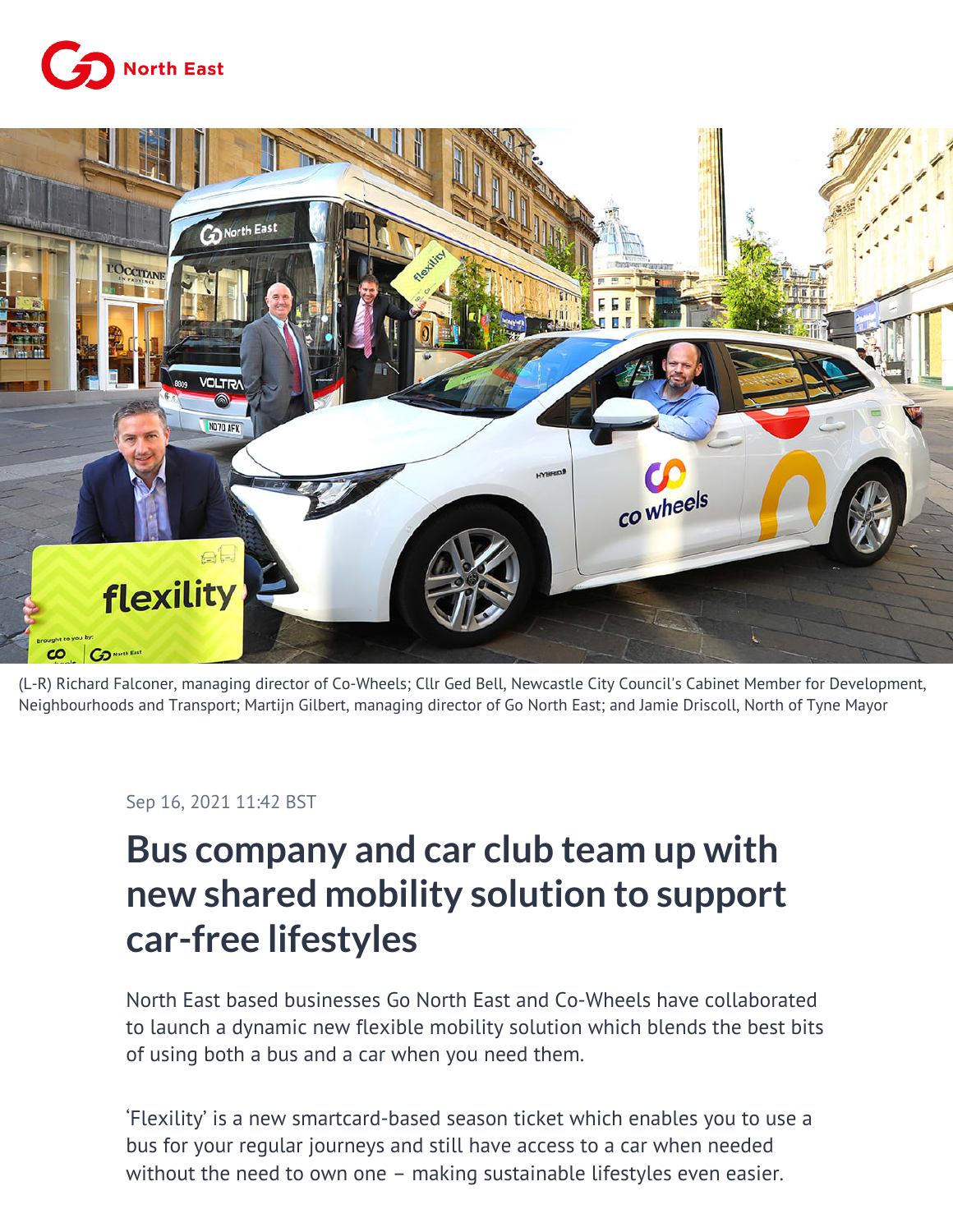Flexility can be used on Go North East buses but, in a UK first, it also includes car club membership on a single smartcard so it works as both a bus ticket and car club membership key.

The companies hope that the new product will play an important role in doing more to ease congestion and improve air quality.

It comes with a double headline for the North East and North of Tyne Combined Authority area as both businesses are locally based in Newcastle where the initiative is being launched, continuing to put the region on the map as a hotbed of both mobility and technology innovation.

The car club offer sits on top of a Go North East bus season ticket on a smartcard that includes free car club membership, £30 driving credit and no monthly subscription fees.

Existing Go North East smartcard holders can request a free upgrade to Flexility, and existing Co-Wheels subscribers are being offered a 15% discount on Go North East bus season tickets.

An easy-to-use online car club registration process checks driving licence eligibility and links the smartcard to a user's account.

Commenting on the launch, Martijn Gilbert, managing director of Go North East, said: "The Flexility smartcard is something that we believe is a particularly good fit with the emerging new norm changes to peoples travel patterns and examples of things like blended home-office working where full-time car ownership is now even less financially viable for many people.

"Whilst not a completely new concept, the partnership between Go North East and Co-Wheels is a UK first and this latest generation offer gives an easy to use solution with a good coverage of cars and car sites available across Newcastle and Gateshead. It also comes at a time when using a shared mobility platform is becoming more acceptable as people re-think their travel needs following the pandemic.

"We need to be open-minded to finding and embracing creative new solutions to society's mobility needs. Supporting our work to improve bus services with a flexible blended solution that includes an affordable car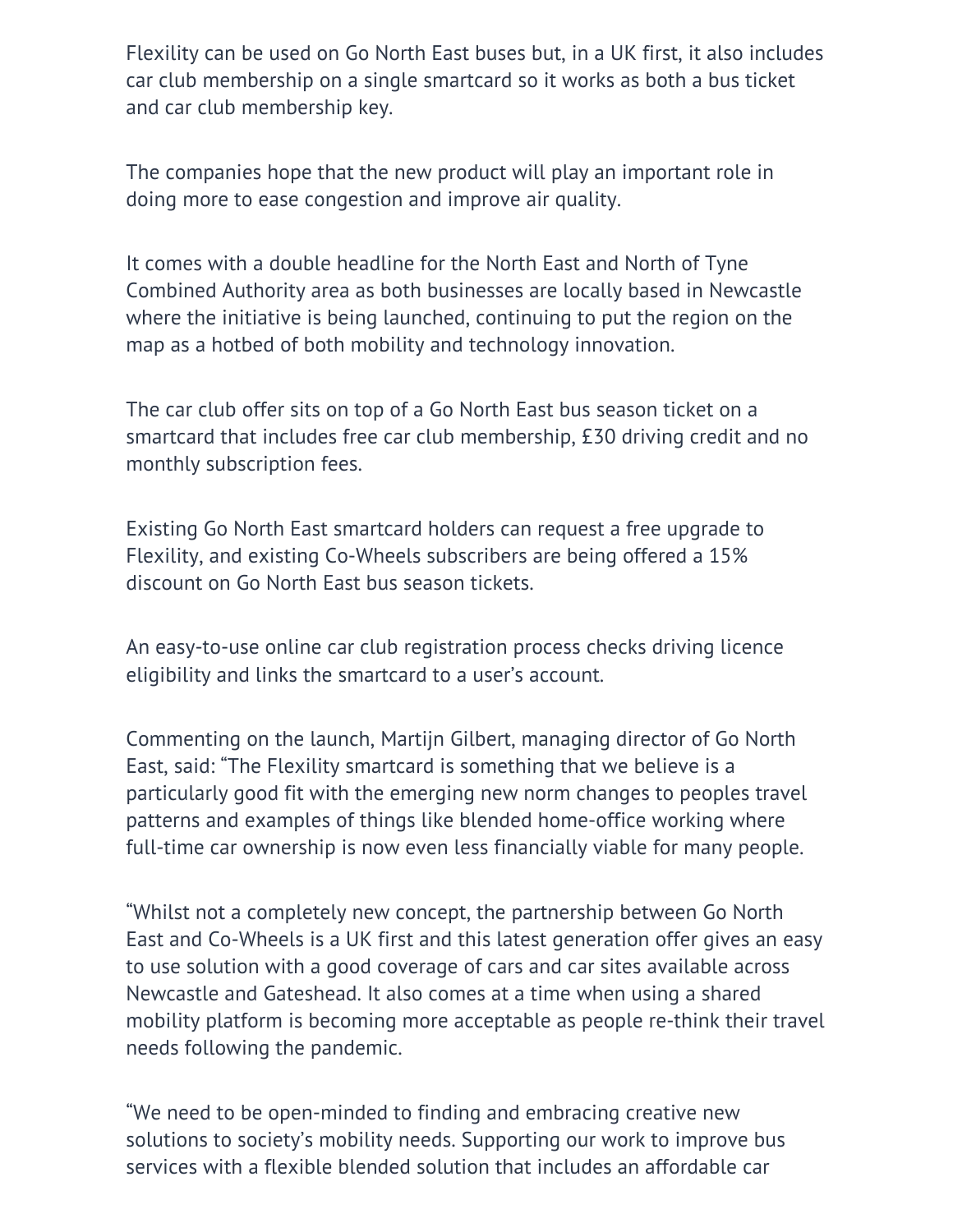option for the occasional, more bespoke, journeys that are sometimes less easy by public transport will help enable more car-free lifestyles.

"These are the sort of behaviour changes that will make a real difference to reducing congestion and improving air quality by making use of low carbon public transport a viable alternative for even more journeys.

"I've been car-free myself for over six-months now and trialling the test version of Flexility on my bus pass. I can personally highly recommend it!"

Richard Falconer, managing director of Co-Wheels, said: "Flexility is the ideal solution for those who commute by bus but need a car for the occasional shopping trip or days out.

"You get the best of both worlds – cheap bus travel and access to a car when you need it without the expense of owning one. We have wanted a scheme like this for a long time as we know car club members make much more use of buses for their daily travel needs so the two work together perfectly.

"We are delighted to be teaming up with a forward-thinking company like Go North East and hope it will leads to much more joint working in future as we try to cut peoples' travel costs and at the same time reduce CO2 to combat climate change, especially as most of our cars are hybrid or electric."

Jamie Driscoll, North of Tyne Mayor, added: "We need an integrated transport system. One which gives people the flexibility they need for work, education and leisure and at the same time is better for the environment.

"This new shared mobility solution, a collaboration between local businesses Go North East Buses and Co-Wheels, is going in the right direction. It will make low carbon public transport a more attractive option for most journeys and reduce the need for car ownership. All of us will benefit from the likely improvement in air quality and reduced congestion on our roads.

"Transport plays a key role in tackling the climate emergency and the Flexility scheme will make it much easier for people in Newcastle and Gateshead to make green travel choices."

More information and the application process can be found online at